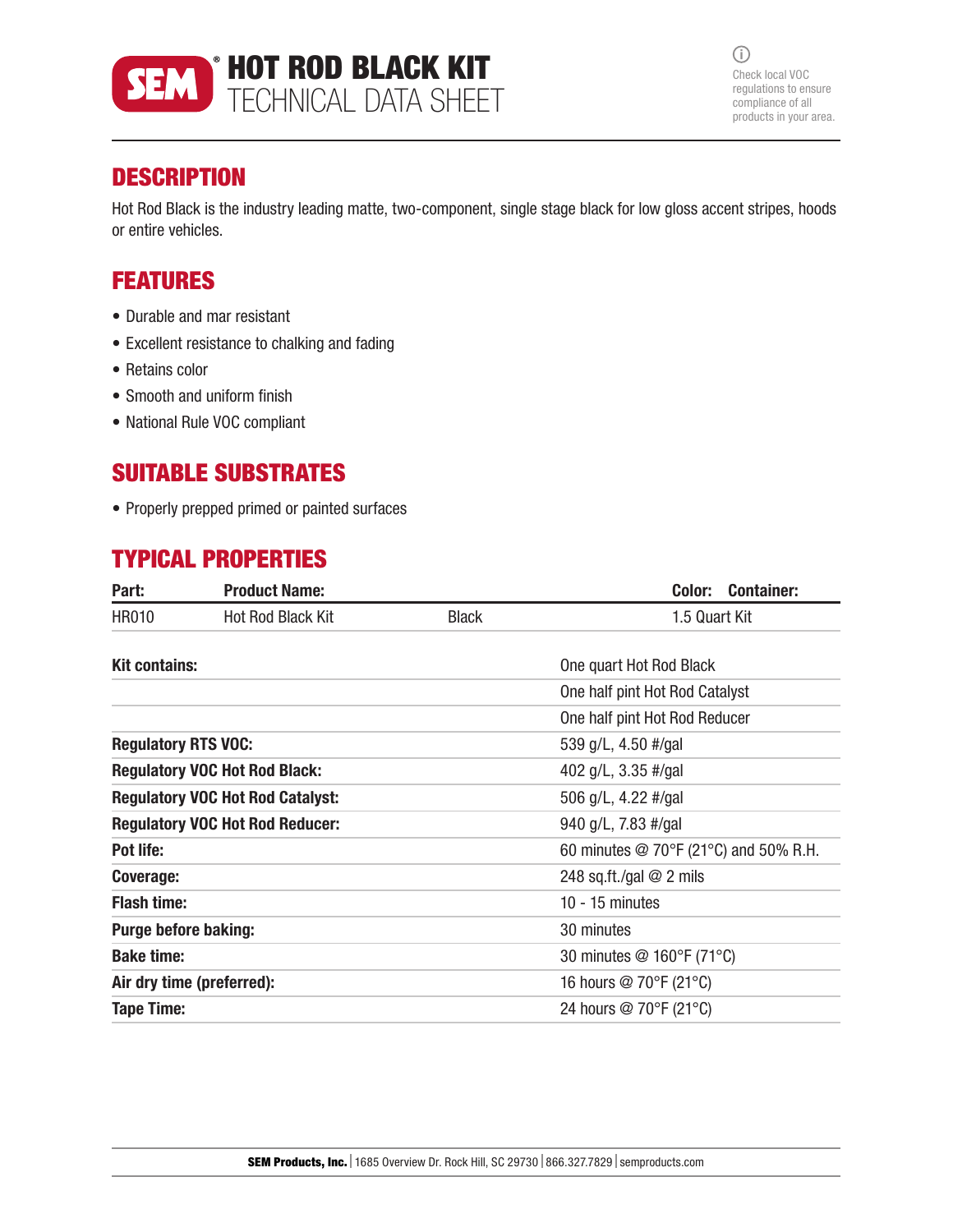# HANDLING AND APPLICATION



#### PREPARATION:

- 1. Clean with SEM Solve or XXX Universal Surface Cleaner.
- 2. For best results, prime surface with Metalock™ DTM High Build Primer or World Class™ DTM Primer, according to directions. Sand with P400 – P600 grit.



#### MIXING:

Shake or stir thoroughly. Mix by volume:

| 4 Parts              | 1 Part                  | 1 Part                 |
|----------------------|-------------------------|------------------------|
| <b>Hot Rod Black</b> | <b>Hot Rod Catalyst</b> | <b>Hot Rod Reducer</b> |

Note: Use of additives other than Hot Rod Catalyst and Hot Rod Reducer are not recommended and will affect both the appearance and performance of Hot Rod Black.



### APPLICATION:

| Set air pressure to: | 40 - 45 psi for non-HVLP                 |  |
|----------------------|------------------------------------------|--|
|                      | 8 - 10 psi at the cap for HVLP equipment |  |

- 1. Use a gun equipped with a 1.3 1.4 nozzle. Spray one medium-wet coat keeping the gun 5 7" from the substrate and minimum overlap of 75%. Allow to flash dry, approximately  $10 - 15$  minutes.
- 2. Spray a second identical medium-wet coat and allow an additional 30 minutes before baking for 30 minutes at 160°F (71°C), or air dry for 16 hours.
- Note: Always spray a test panel to ensure desired gloss level. Variations in application, temperature, and gun set up can affect the final gloss of Hot Rod Black.

Do not recoat after panel has been baked or air-dried without first sanding with P400 – 600 grit.



#### CARE:

Do not buff or polish. When washing is necessary, use a mild soap and dry immediately with a soft cloth or chamois. To detail, use a microfiber or other soft towel and a dedicated matte finish spray wax or detailer. Always test in an inconspicuous area first.



#### CLEANUP:

Use appropriate cleaning materials compliant with VOC regulations in your area.